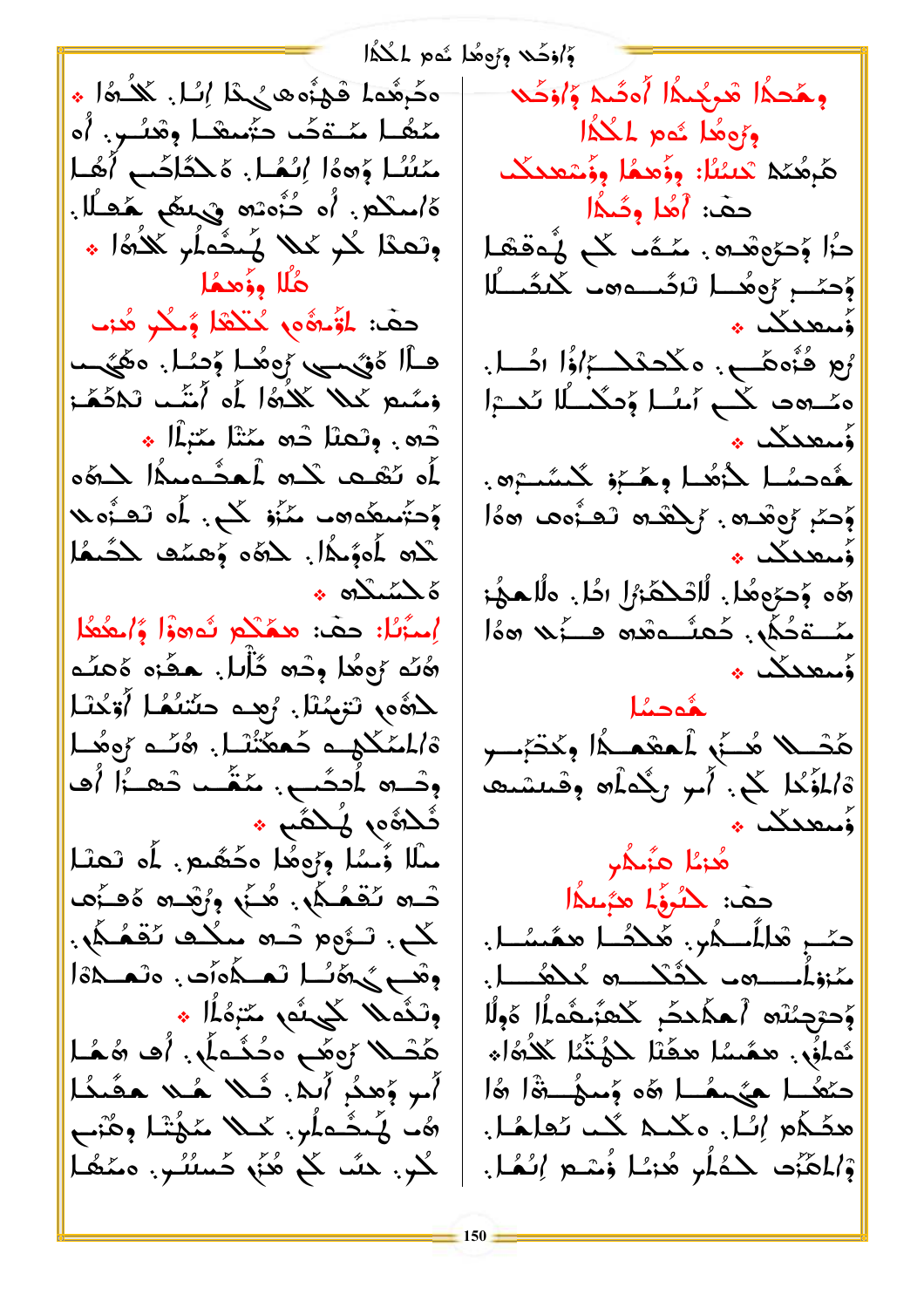مَّةَكُم حَبَّ وُّمَعْظَ وَقَبُلُوا \*

مَلاَدَّةُ)ُ كُم أَحَدُّه مَلَّا \*

هُەدىئا كُر ۞

ْهُ دَسُل كُمْ \*

هدٌٰۥُنُا وِ تَكْشَا

كُنْمَلًا وهُزم مُكفَّدت

وَأَوْحَلا وَرُوهُا مُوم الْكَلَا كعكله هُدِمُو هُو كُله حِنُواؤُثا. لَم أَننُت تَدَكَّمُ: دْ. وتَعِنْدَ مَنْتَهَ مَعَّسُا وَ*ا*لُمَّا وَهُ كَر كَاوْكُا مَرَّدَٰاللَّكَا.<br>كَاهُــ تَبُـــــوْا وَوَّتَـــ كَـــْتَــا كَامِنَـــ مَّتـَـدْا ۋەمئلاً \* كَعِ رُوهُـا نَـ;هُلِي أَمَنَّـبٍ. وِنَـكِمَنَـٰـلا هَعِكُلُو وُهِمًا كُمُّوصَرًا فَاسًا وِشَ لِكَفَوِيبُهِ ۖ وَحُزًّا ﴾ وَحَرَّحَتُهِ أَلَّا تَـعَكُمَاتُ ۖ أعفعُل: 1⁄2 مُكْسِد مُحمَّد 1⁄2 مُ مُحَمَّد حَفِّيءُا هُوِهُا هُبُسُا. هِلْا تَمْلَمُكُ وَهُــونَـٰٓا كَاقُــوهـ هَٰا أَيعُعُــا هَو دُهَ حقيدًا. كَلا لَمْعَمْدًا وَسَهَّىدًا» ئَھُ۔ أَا مَحَْتَ هُ مَمْتَكَبٍ. وَهُنَّامِ ئدهك رُبُغْسا يُدهك حكْوْنْدە . وَّهمَا كَمَلا هَيْمَ:لَه هَهَدَّاَس دُه \* وِرُوهُا هِدَهُم كَبِيشَهُ أَ. هُجِعَه كَعْدُه فَنوْهُـا وُدْـا الْ10\$ رِنْكـەلُمْ حَدْبُهِ أَلْمَٰهُ هَــدُ مَــأَولًا وِقْرِبْـــرَّ وَحَــزًا. ؤُهمًا. ودُه لْمَأْنُمَا لَكُمُومَٰهُ هُـٰۥًا وُوحَىــب حْــرَه لِمُوزًا وِهَٰجِعَـٰا. هَٰإِيْـنَا لَجِحًا. وَجَدَت حَصِمًا وَأَهْلَابِ عَمَدًا ومنعنا هديل و كَــــلا قْتَنْـــدًا. حنُـــە‰ْرٖ أَبـــ%َوْ هُلَا وكُلمًا حفَ: أَبِ هُوَّةٍ هُوَّى هُمَّا همَّسُل وَ*الْحَاهُمَا وَاسْكُمْ لَكْمَعَتَتُمَا*. هُه لَمَعْسَرًا وَحِصًا هٰهُا هُه هَٰدُكَ أَهُا دَّاتُب هَٰذُود حَدَّمتَ وَأَسْعِدَكَب كْتُرٍ. هُـُمْ لْمَحْتَ أُه مَّهُمًا أَنْتُهُه حقّ: كَمِلا هُلُا وْمِعْكُمْ وِلْأَتِ أَبِيْ. ثُم أَحْكُمْكُمْ كُحَقُّوْمُا أَه لَكْتُبُ أَه تُعْمَىنَ وُّهُنَـٰٰهُا ۚ. أَنُّنَىـٰٓ: حَقَلَتَــْـهِ وِحُـمُــاً. حَثُــاً خَسْيُــدًا ة/لمَمْعَـــــ دَبِّعْـــا ودُخُـــدًا. هُوهُ مُكْاتِب كْرِبُكْتْمَالْ. وْهُتْتُومْ ٱلْمُكْتَفْت لِّكْتُلَا وُلاَ سَمْتَعْبَ حَمَّاهُا وَوُسُلَ همّْسُا وِمَٰنَكُمْ دُخُمْلُو وِحْعِدُهِ حِثَّـهِ مِ مُنْـرٍ وَمَتَّقَدَلَاتٍ. هُــْزَا شَــلا مئەھ مكىم \* هذُه; هِمَّىْكُمْلِ كَسْلُو هُزَا لِمُحَالِ حرِّهِهُا مَّةَدًا هُمَأْحَقُبٍ. حَرِّهِهُـا وَسِيْدِ 160 كِلْمَاءِ أَسْلَمْتِيا. وِيَسْكُمْ مدَّتُٰٓاءُوں ِ نَوْا گُ اصَّفُرِ مَعُومِد سَمُّةً شَدَسَّعَبٍ. حَرَّوهُما تَعْمَا قْدَوُه صُلَّى مِمُبْسَلَ هُـوْمَا وُْمِمْنُسْلَ هُذِبٍ أُوفِيدًا وِيمَتْلَ. ة/ أَهْلِ هَ لَكُلْف كَعثَنْكُر ەفَرُبْ شَمْ كُنْفَا. ۋەڭ مَحْمَدُ انْمَهْ الْمَكْكُمُ الْقَرِرَ الْمِرْهِ ة/هؤب وْ/اهْز كْر هُوصِبًا حِكْلِيًا ەدًا ئەدىئا ، حُذُه أُل وهُزم مُحقَّوت

حكائكا مُحمَّـ: رُومُــا. كَعْلَيْــا هُــزَم تَعمُــل ولَّاسُـل يَحب وَممْــل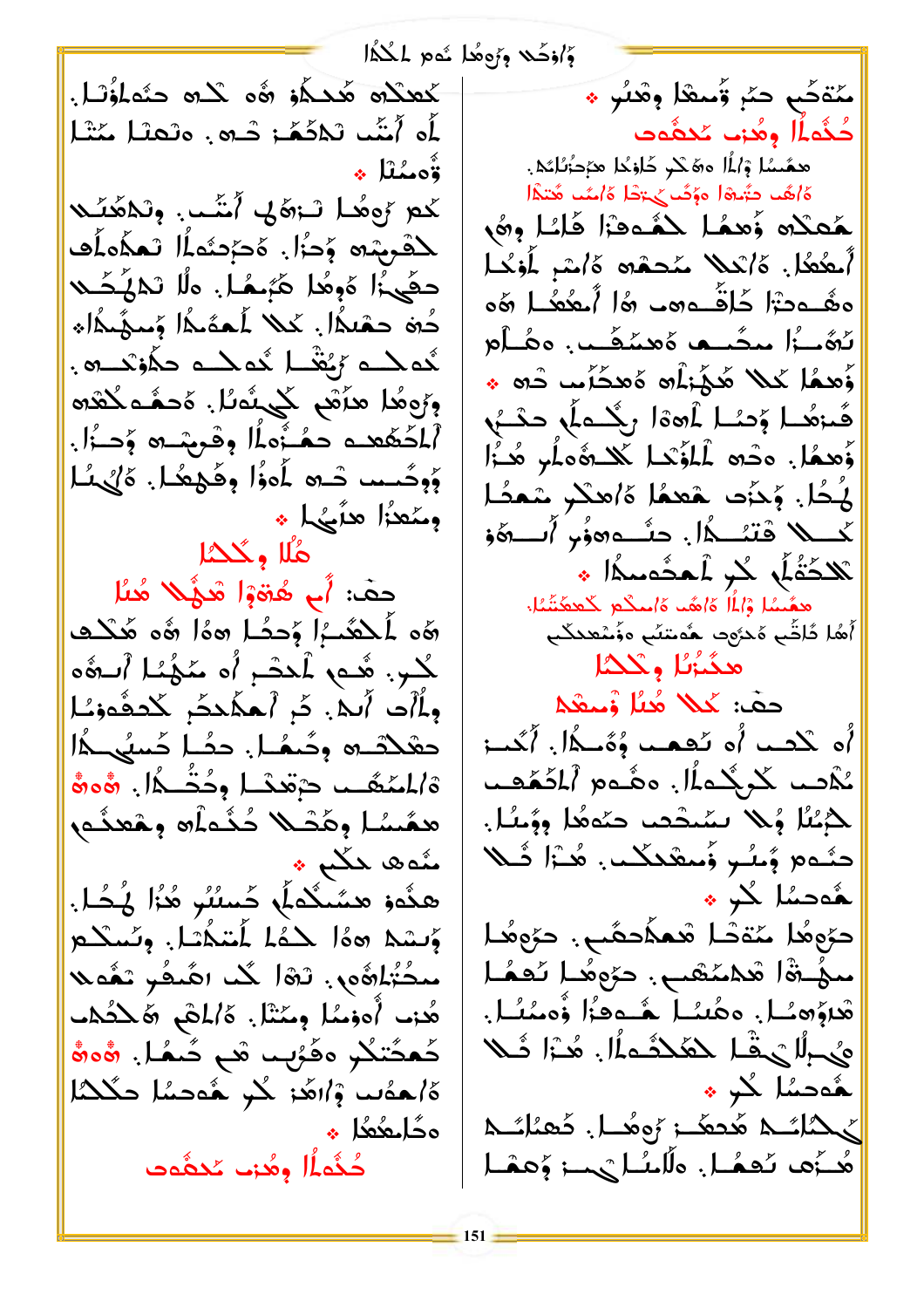وَأَوْحَدٍ وَوَهُدا مُومِ الْكَلَا همَّسُا وْالْمَا هَ كُر كَاوْكُا هَرَدُنَائِهِ. inació أَمُتَهُ تَمُواهَ الْمَهْرَضَاتِهِمْ وَاتَّقَاهُمْ الْمَحْمَدِينَ كَعْعْدًا وْالْمَوْرَهُمْ حَبّْرٍ رُومُدُه وِخُوطُرًا. هُبْعِدا هُعْدا كُرِ سُلُّوْ إِبْلِ كُحِنْتِيُغُلِ. ئَكَّـزَهُ وَوَهْــرَهِ . كَـــلا وَسَلَكَفَـــع وُع وَّا بِ كَعْدَوْا لُهْبِ حَكُلْغُكَ كَبِ ؤْسْعِدْكُمْ لْمَلْأَهُ ﴾ لَحْثُوَةُ/وهِ . وَهُلُّ هُهْلًا وَهُلُّ لَـُوْتَ  $\frac{1}{2}$   $\frac{1}{2}$   $\frac{1}{2}$   $\frac{1}{2}$ هُنُا مُآفٍ. هُنُا هُـهُوَ هُنُا مُـٓـْ إِ حفَّ: حَذُّهِ حَذَّا شَكْرًا وُوهُدًا ەُ مەنَّى ھُتْل \* لْمَعَالًا هَ وَوَهُا لِكَمَّتْ!. هَا تَكُم نَّقْعَا لَمْرٍ هُٰذًا هُاصُلُمْ قَالَنَا شَيْ وُوِتَى حَكْحَدُه وحَده مُآلِم لِكَفَّرْمًا. تَـٰٓتُكُمۡرِ. وِؤۡمَدُر ۖ هُـقَـڡ وِلَـهُـکَّ ۖ شَمَّزُا دْه ٱلْمُكْنَرِ أَوُتِكْلَ مُعْفَّزِهِ مُعَلَّمَ ەڭـەلل ۋىـلاۋىـى . ھىكىم شى كــەلل تْتِهِمْنْسَاً. هُٰذِسًا وَسَـٰرَى ۖ كَتَـٰرُهِ هَـٰ هُـــەوّتاا ەكْتْرْـــا ەْھبُتْـــدًا. ەُ/ـــــو مَعَ الْتُهْلِمَا مِمْعَهِ مِنْ مَثْلِهِمْ أَيْتُ كمصل الله على مالك وحق الربع من ثقْبِهِ کُے مُحْکُل اُلْمَا \* Kroard وأوثَّ هَؤُلًا وحُدة بِمُعكَّبٍ٥٥ همَسُل وَٱللَّا ةَاهَب ةَٱسكُمْ كُمْعَتَبْدًا. لِكُنْمَا ﷺ وَمُآلَ لَاهَ كُنْ كُنْمَانَ أَهُا دَّاخَّے ہَدَیٖ ہُمتنَے ہزَسْعدکے وَرَجَزًا: كَتَبْتُلُا: وَوُسْعَدِكُمْتُ صُدْهَا هُ/صْرِ هِعْدِمْ كُلْحِم. وِهَيْ آه حفَّ: أَهُلْ وِصُّهُ السَّنَّةُ السَّنَّةُ السَّنَّةُ السَّنَّةُ السَّنَّةُ السَّنَّةُ السَّنَّةُ ا مَنْـَا ـُـُهْدَ كُــِ. هَدُهْــُهُ هَٰٓبُـمُـَـا هُٰٓئِمُّا وِهُرِئِمِ كَلا تُتَمَّا هُعَهُـِهِ . فُزمَٰ ﴾ أَستَهُوْ وْحَنُسَتْ كَعْثَمِهُمْ لَعَلَّا حَشَّـٰهِ وَوُرٍ. فَمعَهِ ىؤَوْمَ هُم كَسْعُلَ. هُ/َ كَتُمْ هَــم شَــلا حُتمَــدُا لَـرْسَــا. وسُــمهَـهـ ۇشعدكك ھ وِلًا هُعِمَّىّ وَيُوْا كُهُنُّومُو. مُعَ أُتَبْعِ لَكَهشَهْلِ. وِتَمْلَسُت هُزْمًا حَبْرِ لمُصَمَّـــه) حَتَّمعًنـــــــــــو هكَــْمَلْنُـــــو ئُوهُم . وتَعَصَّلا مَكْمٍ قُسْهَدەه. ۇشغىك ھ ەتقەْھە كُمْ قُو تَصُنُمْ ﴾ لًا هُــةا إِنْــا. كَجِيشُهْــا وِنَــهِ هُوَّا. هعَمًا مْمَلَائِبِ حقّ: كُرِ وَّارْضُلُمْ نُهِ مَوْر دَّمْمَعْسَى كَوُلِسَ. هَي شَـْدَوَّا وِمُعْـرَا ۆشكىك ھ لْكُسِرِ وَٱرْهَكِسِيمَ لَسُمَاهِ وَمِنْ حَذَّاكَسِيكَلَا لًا تَعذُےوَ کَے کُنمُنا ھسُنَّاہ ِ. وَلًا هَ اللهَوْمُ لِلْمُلْطُلِّ هُمْ هُدُهِ . مَمَّقَدَ سَمْعِلًا ثُم نَّىٰ مِنْدَرَه وَسْعِدِكْم ﴾ كْلُوْخُلُ أَعِثْثُكُلْ. حُدْدَسُل حُكِن حُدْدَسُلْ ݣُﻮ ﻣْﻢ ﯕﺴﻐَﺎ. ﺳﯘﻭﻡ ﻣَﻨَﺤْﺘَﺤَﺐ. كُـرِ تَعُـمِد مْكَـدًا حـزًا تُسْبَئـل \* ٱلْا قْبِ فُـــلا مْعَـــدًا مِمْنِصُــا حنَّــوووُّا وُجَهْـــوًا وُحكّــو. ككُنتَــا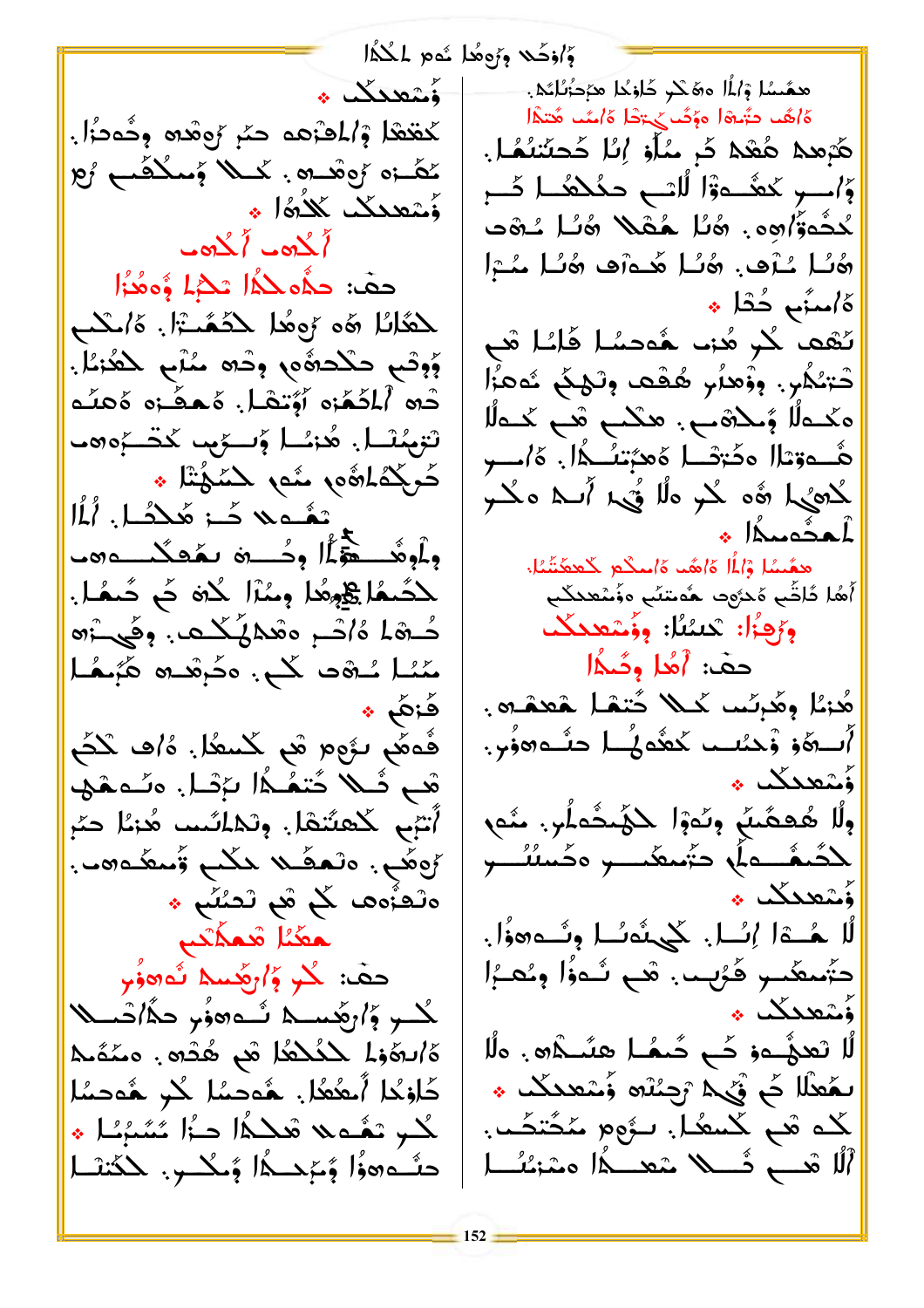وَاوَحُد وَوَهُدا شَهِ الْكَلَا كلاً بالأعصب أهوسًا وهُبوهاً. ەُنسَىچُەنُىھى . ەھْل جَعَْبُرْل مُحَدَّمَلُّل. وَعِهْدُ هُو لَادٌ مِنْ أَوُمٍ. حَيْ هُا وُامكِنَا \* دَّىبِ ۞ُه همَّىسُا. وِلَمَعِدَّف وَّههُما وِزَّحُماْه شَهُلُكُم هُرُّ ههُ أَوْحِكُم . حَيْ - وَحِسَنُوا أُمِسِي حَزْنُكُمَا هَ هَ لَا هِنُمُا. هُوَجِسًا كُلُّهِ وَجَوْوِهُـهِ. ەممُىشىدە لُلائىلامُنْ ; { وَائْسَا لِلاَسْتَعَمَّ \* Lette هُوصُلِ لِأُوكُلْ. وِهَٰكِنَـــوهِ وَأَسْطَنْتَ مِنْ رَبِّ إِنَّ مِنْ الْمَسْتَمَرَ مِنْ الْمَسْتَمَرِينَ مِنْ الْمَسْتَمَرِينَ مِنْ ال ەھۡڞَــٰلا ھڵــٰمەت. ھُەئھُــٰا ەٶَھھُــا وَّئَـــا هُدِكْـــدُ مَمْـدَـــــه هءُا كْلَصُلًا. مِنْزُو كَمْ هُمْ لَنْزَهِ. ݣَاهْوَا كُمْ هُكْثُم*اْ* لَه هُلَّا وَرَّجْزًا حفَ: حَدَّرُتُه وَرُقَّا شَدْهُتْفَ دوْهِ وَفُوْهُ مِنْ هُـمُـا أَـمَدْهُــلا وۡٛاٰ کُے ۔ ﴿ اَوۡ اٰ کَاوُم ۖ ہِ مَعۡدَدۡت حَصۡم ڤَـاؤُا. ەتىھىزە فُزُەھُــى. دۆەھَــە لمُنشَماً!. وهَكْلا لِأَمِمَهُ لِيُحْمَلُونَ هُ/هنْكُرِ حَكْدُهَا هُدَاًا هُءَهُ هَكَذَا هَعَّنْنَا مُدَّدَّ وَٱلْمُوَسَعِدِكُمْ ﴾ تحدْا مْخْتخْب. حْعْنُ هُوحِمْنُا. ەتمَاللا ھَم ھُوْصًا. وَّمَعْنَا ەَمنىُنَا. كَرِ أَسْمَا كُلِّي أَمْلُوُّا. تَحَدَّلْ هَٰكُشُمَاْ! وصحت وسأو مؤسسه وأستك وستكرث

كَتْعَنّْكُمْ أَمِكْمٍ. أَسْتَهُوْ وِتْعَدْلَ كُب حكَّەوَّــكَّا. حَّەجسُــل كُــر حَّەجسُــل گو دُا ھ إِسْتُطُلِ. حقَّ: حَتَّبَ ثُمُهُوُّا كْلُّهُ اوَّحِكَّىب لَمُوْتَدِهِ . كَمَنْهُمْ ذَا ەتىكلا ترىجەھە. ھكامما گىل گمۇكىلو. وْابْدَهْ كَادْوْا لْحُرْ هُٰذِيْا \* ۈشىدىك كلاُھ∫. ەَھشُەھ ئُلاھَم هُتَكَــــهُاب. حَقَّـــهِ الْمُ وَقُصِعَبَــــو ەُوجُھُىھُەلُر ۞ هُصْــا هُــنَى ٱحصْحَــهَى. هفُـُـا دَّسْعَىرِ ۿاتْكُمْ. ەَكْسُ سَهُقُب **َحَعَۃُمحُنُمَلُو ۞** هُوصِيًا مَيْ إِلَمْ هُهِمَّسِّي. وقُسْل ەھُەكْلا لَمُحُّەلَمَا. كْمْعَكُمْ ھَيُحَبُّلْ. أه شككًا وَاحًا \* ألمده المعدد المتجدل حقّ: لَكْمَ لَكَلْمُكَ حدْمُشَمُاْ هَىزَــزُه الْمُزْــزِمَاْ هَرَهِ هَٰــا وَّدَمَا. أَحدًا لِكَتَكَمِ. وتَعفَّزَ كُنْر هَّبُـمُّائِمْ. هَٰـٰٓدُـٰمْ هِمَّـٰئِـٰ وَحَٰـٰهُمُّا تُعمُّا ممُمُّا بَيْما كَحُمُّشُّءَلُنٍ. هُنَّى هَلَا وُّمْهَا ﴾ هال هؤل هُوَيْبِ، وُوهُدا وُصُدا ورُهمه كَاتْـا ةُ،لمَّكْجِمــه كَـــهو . هكـــه أَآوَّهُــ كُلُّمًا هَحِعَّرَكَحِـدًا هِكُـم كَعَعَمًا. هِ دَهِ أَحِكَمُ وَ ذَا لَحِقَّوْمٍ وَ الْوَهَا. فَزْوَقُه . حكْنُمْ خُزُّەۦُ \* أُهوُب كَبِلًا. ۖ يَكُنُ لَلْأَبِهَا وَجَوَهِ هُدِهِ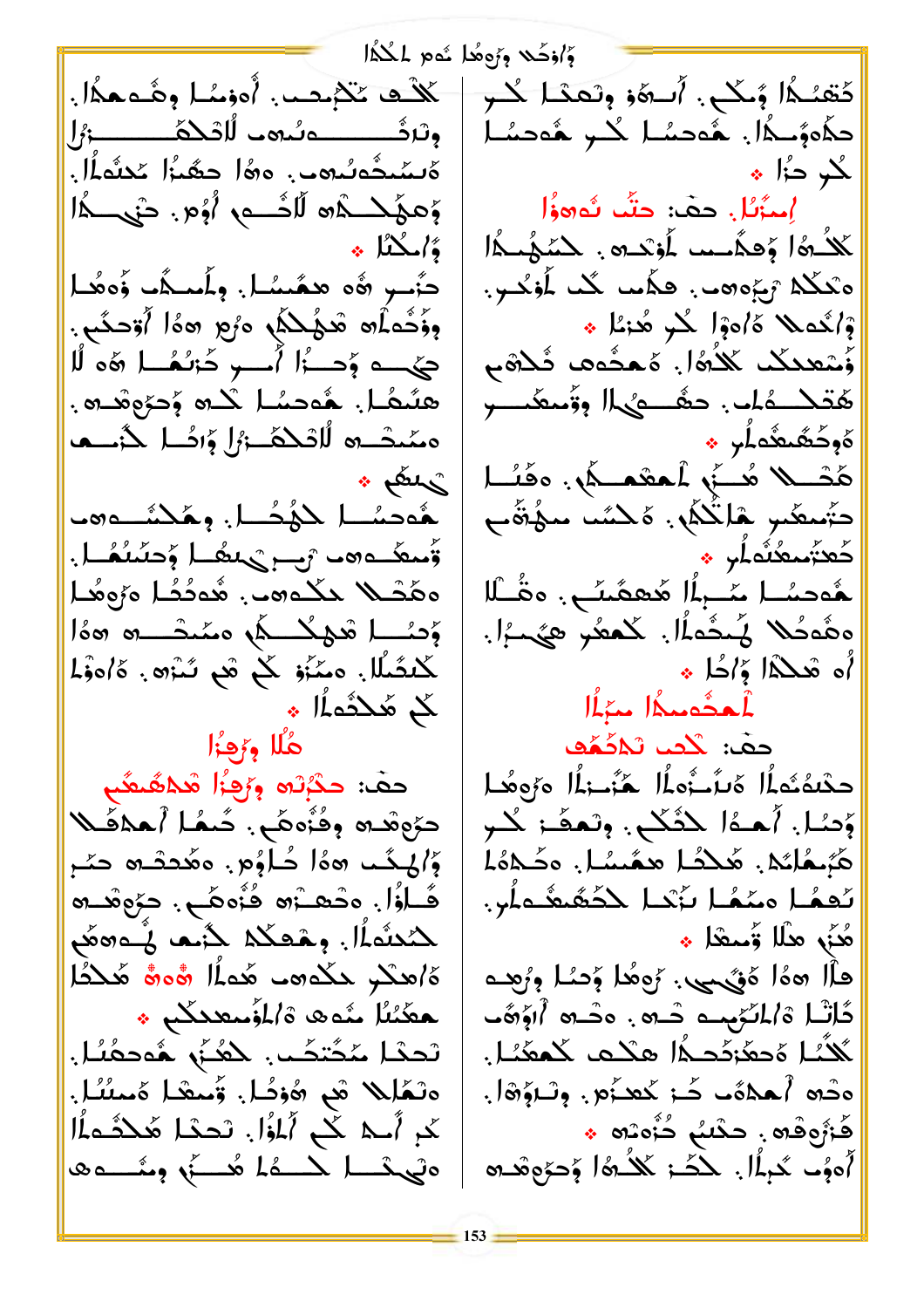وَأَوْحَلا وَرُوهُا مُوم الْكَلَا رَهِ \_\_ تَزَا لَٰٓا كُلْـــوَّهَ مَلْمٍ ۖ تَحْدَّفُـــدَ أَوْحُـــدَ ەڭلۇمىعىكىي شەش ۆئىلا ئائا مىھ ھ وَحْدُّوْدُه وَرُدِّزَا لْمَاهَٰذِ حَثَّكَ، وَمَ ەلمۇمىعىكى ، توەة كىر ھُنَى. مَسْلًا وَرِكْماًى. هُقحسْـا حفَّقهْـا فتُنهْـا خَفْـاْل سُحثُم ٭ هگد؛ا حصّدہ کے اُس مثّلاً ابسکہ هَيُبِ هُمْهُكُتَ أَكْلَ هُ اَحَدُّا هُؤُهِيمًا وَّسطَىرٍ. ەڤەھّ ئەۋا كْر. قُىزھُـا وهُومِهُا. هُم أَوْكُنَا هُمْعَكْنَا وشُلا وِلَوْثُداً. وَرُوهُا لَعْفَرْ لَكُو. وَمُتَعَا دْ:نْݣَالْ هُذَا وِكْتْتْ وْهِعْلْ هِدْمَعْكَلْ ݣُـــم مُـــةكُــم . قُوقُ وَمْـــم لَمُتْـَــل ەئْلا ھُا وُحـەُّەر. أَىـدْ أَىـھُوَ كَـر مثَّەھ ەكماؤَمىعىكى \* إِسْتُلْا: حفَّ: حدَّى رُقِبُوا هُدَفَدْسًم همُسُا وْالْمَا هَاهُم هَاسِكُم كَعِعْتَنَا. دِقِدْا وِمْرَكْكُمْ مُكْمُحِكَّا. أَهِجُتَ أَهُا دَّاضَّے هَٰدُود هُمتنَے هِنْمُعدكَے مَّةَحُكُّاهُ لَمُكْسِدٌ. هُكُم هُت كُمْ وَلِمُحْمَنُهِ مَّجْمًا. كَيْفَ حَمَّعُا كَدُّا هُـزُو. حق: هُوهُنْا وِهُ٥ كَيْݣُــْلَا هُـْـْــْتْ مْــةْكُبْرْ. لمُـــه>دَهوه للّـليل وممّنكُمـــهم هُـــزمــ ەممىھا كو ھُەرُقىرِ \* كِنْقُا. وِكَسَبًا هُكُمْ وِهَنْشَى كُسْرِ فُلَم سالَمْ نَقْدَتُه الْمُعْتُدَانِ وَجَمْعَ مَلَكَت هَٰٓڵڷڞؘٵٚڵ؞ٚٛڹٛٳ؞ؚۄ٥ٞڡ؉ٚٚڂ؆ۄۘؠؙٚ؇ۛۄ؋ٮۢٮؙٳ لَمُؤْكِّبٍ هَـْلَا وُّمِيْقَالٍ. وْأَكْــٰهَا ۚ قَــْهِ ەكىر ئىۋا. كىۋە آەۇئا وڭتھىد ة/حدًا هَنُـرٍ. وَحمَّنـه مَنْـةَحَبّ سُـُمْ لَــُ َكْتِنُدَهُمْسِ. هُحشُّەھۈُا ھَە وِلَّا غُصَّۃ إِمَا هِمَهِمْنَا هِمَهِ لَكُمْ هُوَمًا. وَأَوْوَا هُ/ٯَــُلَّا فُـهَّـــز. تَكمَّحَكُــم هُـــزت لُكُمْ كَمَلًا ۖ يُمَشَّمَلُو \* هُهُــةُمِــر حــهُــ هُـــدًا مِـنُــــدًا كُنْمَلًا وِهُنِي مُحَقَّمِد  $\cdot$  gog همَّسُا وْالْمَا دْهَكْر كْاوْكْا هرْجَانُاتُه.<br>كَاهُــ تَبْـــ(3 دَوْتُـــ كِـبْتِـْـل كَاسُب هُتـدَّال كَرِ لَا كُحَّرَ كَلَّهِ آَحِبًا وَّلْمُخُمَلًا. ۞ةَا إِبُل لَكَ حُؤْمِلًا هُم هُوَجِسُهِ وِهُزْمًا. دهُا نَهُ نَ أَبِهِ خَز لَكَمُ احِمُا نَهُ بَ أُورًا حسَّـــةكَ وَاقَــــــــه كَـــــــلا أَسك هُمثاًا وْسُبْرِ لُمْت شْيَ رُفِّ أَ هُتَكَدُمَكَ أَحْقَىٰهُ وْتَعَكَّبَ هَاحْسَىِي كُبِؤُسْتِ كُتْبٍ. أَيْتُمْ هُوَ شَـوْهُوْا هَوُهُـــــــــ . كَــحْصًــا كَــُحْـــه  $\int$  أحسْــا لُل وَحَكَمْكُمَّا مَعْدَٰا وَحَسَّمَلًا بِ نُوفُبِ هَدَاُوَ كَـٰبٍ أَمِنُـهِ يَحِمُّا كَاكْـهُا هْلُو وُاْفْ رْبِي هُتْتْدًا ݣْكْمِيكْ وُنْتْتْ  $\stackrel{\ast}{\bullet}$ والَّهُ مَدْمَ الْمَرْدُونَ اللَّهُ مِنْ  $\sim \Delta \hat{l}$ دَٰ;ا نَهُمَٰ;ا لَمَدْهُ حَدُدْهُا وِلًا سُرَىد كُنُّه لَمَّا وهُزم كَحَقَّوت همَّسُا وْالْمَا هَ هَكُو خَاوْجُا هَرْجُرُنَاسَة. 90ْ%). تُرَّـــد الْـعثَـــمِـدُا حثَـــدةُ م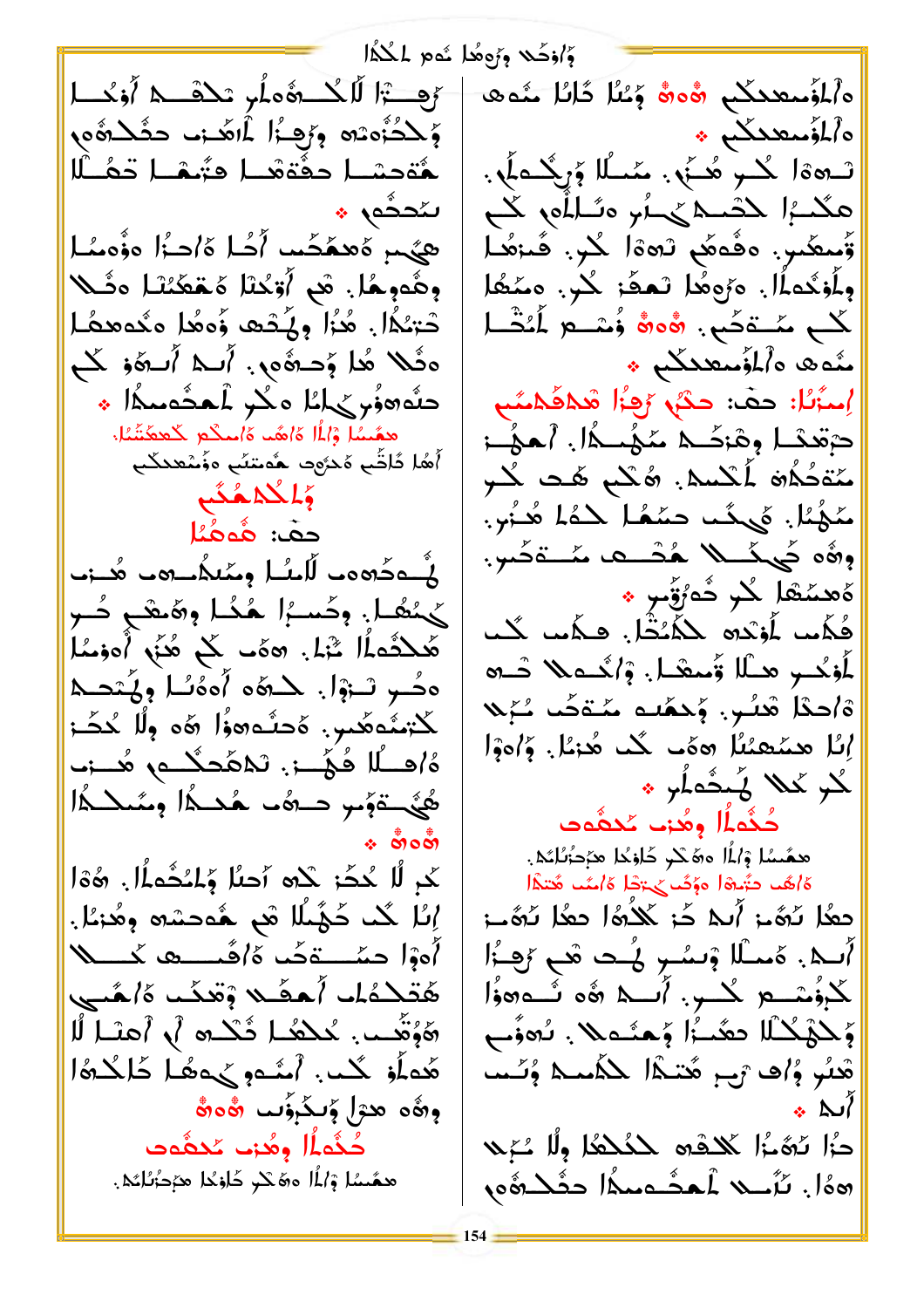وَأَوْحَلا وَرُوهُا مُوم الْكُلُّا

أَهْمِدًا مِنْ أَحْمَلُهُ مِنْ أَنْ يَا مِنْ أَنْ يَا مِنْ أَنَّ مِنْ أَنَّ مِنْ أَنَّ مِنْ أَنَّ مَ وَحَفَزَوُمَعُلَ. وَهُنَّى خَعْرُهَ ۖ حُكْشُمَالًا. .<br>ةُ/مَّىم لَّاؤُم وَّى لُّەھمَّى \*<br>اَمىھا شەمَّى لُّىشەار. وترمَّى: ـمُّەحسُــا ـكَرْثُــەـ*ـاْب*. ەھُــا وِثُـك*ـُــ*َ حمِيبُ اللَّهُ عَلَيْهِمْ لَكُنَّ كَلَّتِهِمْ مَنْ الْمَسْلَمَ مِنْ هَبْتَمَسِ هُنَّى أَحِيًّا كَبِ مَّسْوَجُرٍ. ەُ/ھىُل كُمْ كَمُهُ تَبْحَكُمْ \* ولمحتمئي حقَّ: حَكَّوْكُو هُزُو كُمَّة إِثْل أَنْتُبِ ادُوْٓا بِهَيْبِ كَلَّى حَادِفِهُ ا وِسُمَكُمَاً. وِحُـةَ ۞ُهُ ؤُوِّسَىٰ. هَـهؤُا ەرەھدا ەرىگدىل مىئەھدا ۆھئىل. وھُدا وَسِفَعِبَ هِم يُحْظُلِ. تَأَلَّلا تَمَاتَــب \* الْمَاشِعْ مِصْرِحْ مِنُهِ هُنُتْا أَحَطًا. مِكْحَكُمِ أَنَّكُم لْكِــرَهِ . ۖ كَلَّـــْزَرَهُ ۖ وِهُدَكَّــهِ ۖ وَفُـقَــزٍ ۖ وَلَٰلَّا تنسّع لمُعْده مْجْم كُلّْفُكل وْلْمَالْ وهُقَــرِ هُــع مُـُــمتَــه . لَا ـمُــَـةَا كَـــه وتحذا لمكثئرا \* **& حُثْدَلُمْ وهُن، حُكْمِي هِ** مُأَلِّ كَمُؤَتَّا مُّهِ كُمْ حَثَّهِ وَمِنُو. مَّعْدُه، الرُمڠُم حَقَّصُ كُمْ مَعْدُمُّ لْمُسْــدَمَة للأَوْلائِـــداً. وهُنَـــد بَالْمِسْكُمْ مَعْدَدَة لِمَكْمَلْكُسُمْاً. وِسُنُوْا حَفَزَوُمِعُا. إِنْمَدُا كَتَنْهُتَا. وَجِدَهُ فَقَدْ مَسْلِمٍ كَمَسْدَهُ مَلَاهُ مِ لْمَحْـــەما لْحْكَمِ وَٱهْــاتْ هَٰ/حَــدُها

هُ/هُـد حَبُّدةَ الْمَهْرَبِّ حَمَّاهُ مَا مَثَّلًا الْمَتَدَّمَّةَ مَعْتَدَّاتِ وَهُمَا شَهْمَاهُمْ مِقْتَهِصًا مِنْتَصَلَّا كْرِهُنْا كْلُهِ ، مِنْكُمْلُوْا وِحُنُنَ هُا وِكَالْحُدُّا سِكْنُهُا نُعِمًا. وثَكْرُهُ حْذًا وِثْلَاهُم مُتَلَّدًا وِثُلُثَ أُوْحُلُّ. كَفَيْبِ حَوْيَنَهِمْ شَمٍّ وَٱلْمَشَلَّا تَمَـلاً **Aricle** هْسُــع عُــٰهُــا هُوَـُــه هُــاؤُا هُو هُؤُولًا . هُ/مُلْ وِلًا هُنْا حِكْكَعُا مْــْ1مْ لًا يُحْبِ مِنْ حَمْدِهِ . هُجِبُلَا هُو ذُخُبِ بْمِعْلَوْهِ وِحُكْشًا وِلًا هِجَمْءَا جُمْعٍ، وجَرْهُده عَمْدُ لَهُ الْحَدْ؛ هُ أَلَمْ كَدِمِ √ိယ်ံံံံံံံံ همَسُل وَٱلْمَا هَاهُمَا هَامِكُمْ كُمْعَتَّبْدًا. أَهُا دَّاتَّبِ هَٰدُوَت هُمتنَّبِ وَزُمْعَدَكَبِ وقثيره وتمفط حقَّ: هَكُعُلُّ كَعَدَةُ مِ وَاتِوَْحِطْلُ أَسْلَاهِهِ وَوَهُا هَبُسُمَا. وَهَالَا فَوضِمُنَا. لِمُفْكِ وَهُ مِنْ فَسْرٍ . لَمَ قُتُوهَا الْمُسْرِ هذُههُه مَثْلًا. كَمِ أَسْمَ حَقَّمٍ أَبَلَوُّا ەَنَصْلَا كَتْلَايْجِمَانْ. الْمَعْمَّةُ مْالْمُضَرْه دووهُا \* كَبْلِ هُدْوِهُا هِدَهُ حَكْلَهُ اللهُ اهْدَى كَلَّهِ أَحدُّدمكُمْل: كَلْدُرُا وَجَلَابُهُل: وِسُوْد كلحب أملًا أَدَّسًا. رُوهُا هَزَمهُا لمشوهُمُا وِمُتَوَسَّلَ هُوهُ وَلَحْفُلِهُور ئىڭتىپ ۋ حُذُه أَل وهُن، أُهْنُوم هُنِّهِ ٱلْمُوسِعِدِكْمِ دَٰرًا وَجَرَهِ هُدِهِ مَنْ وَلَى بِ همُسُلْ وُجَوَهُه فَرْضٌ حَجْرٍ وَّسَعْلَ كَلا تَقْمُلُهِ حرِّهِ هُـــا وَحَسُّــا وِقُتُوهُـــى. خُــهُـــا